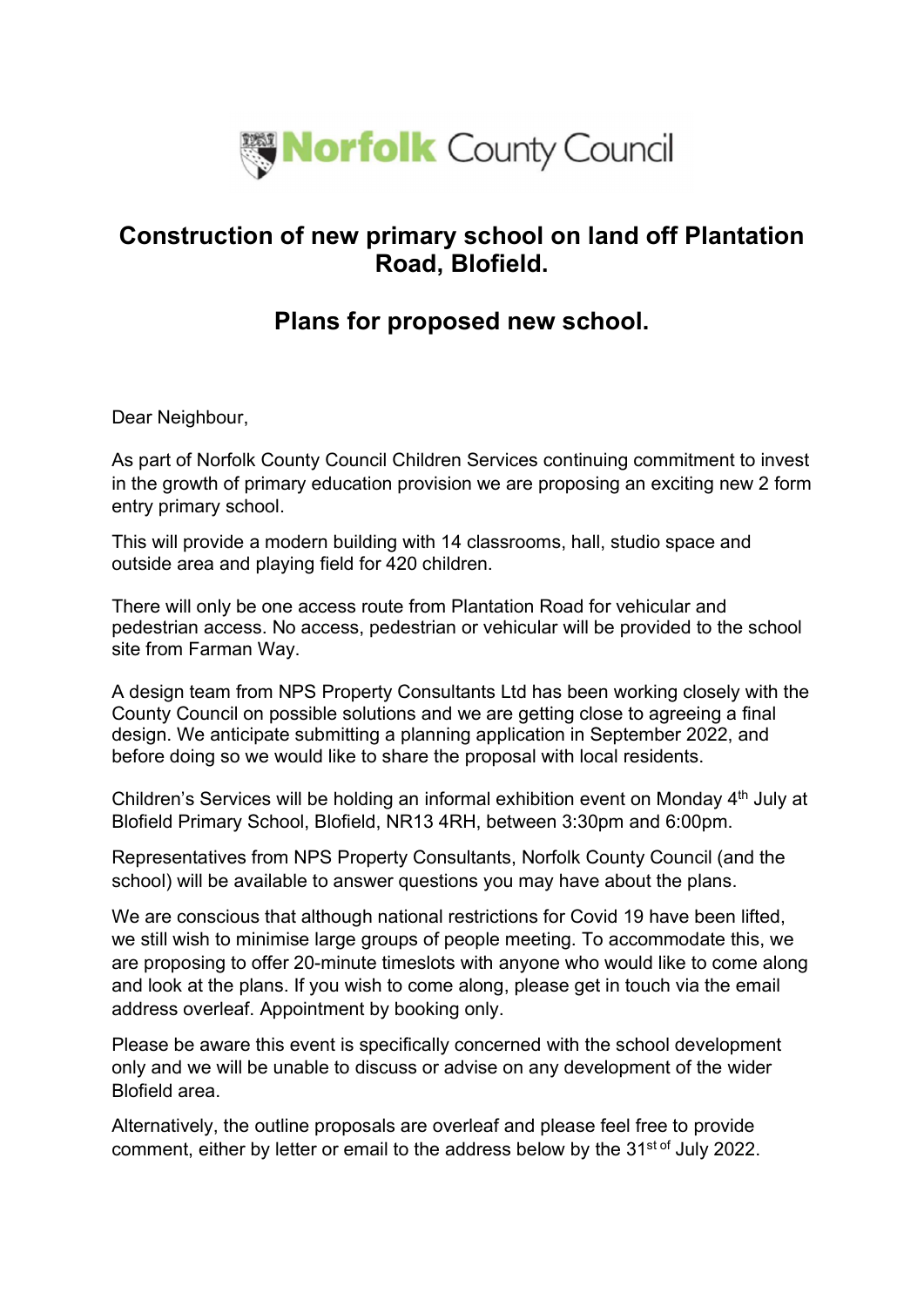Once the planning application has been submitted there will be the opportunity for individuals and interested parties to express their views to the planning authority as a formal submission. If approved, it is hoped work will start in May 2023, and have an approximate 12 month build duration, and this will be reviewed in line with central government guidance on COVID-19 working procedures.

Please be aware that these plans and dates are provisional and are subject to change. Please check the Norfolk County Council Planning website once the application has been submitted.

If you would like to discuss any of the above or have any queries regarding the proposals please contact Chris Brooker, Children's Services Project Officer by email schoolreview@norfolk.gov.uk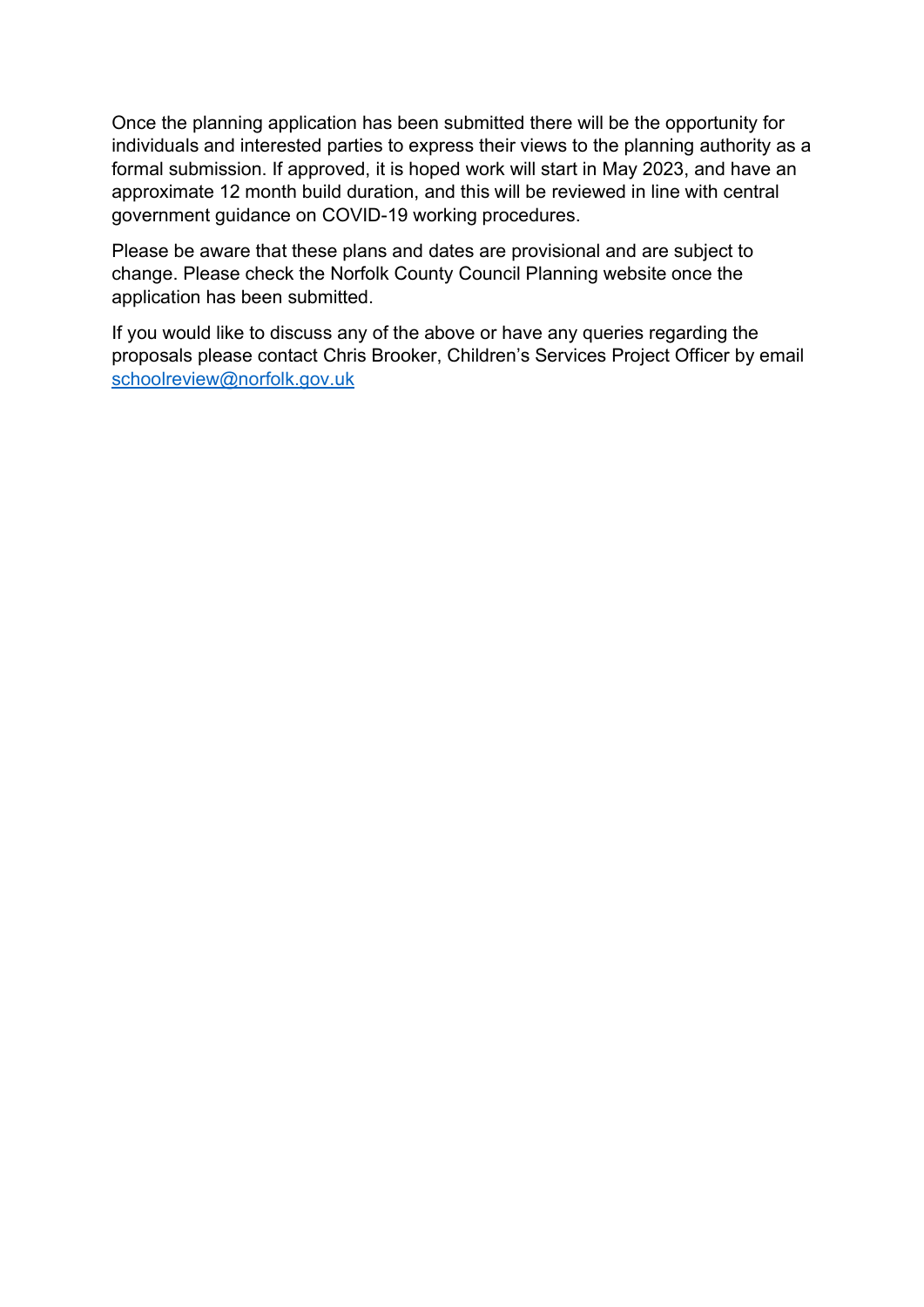## School site plan